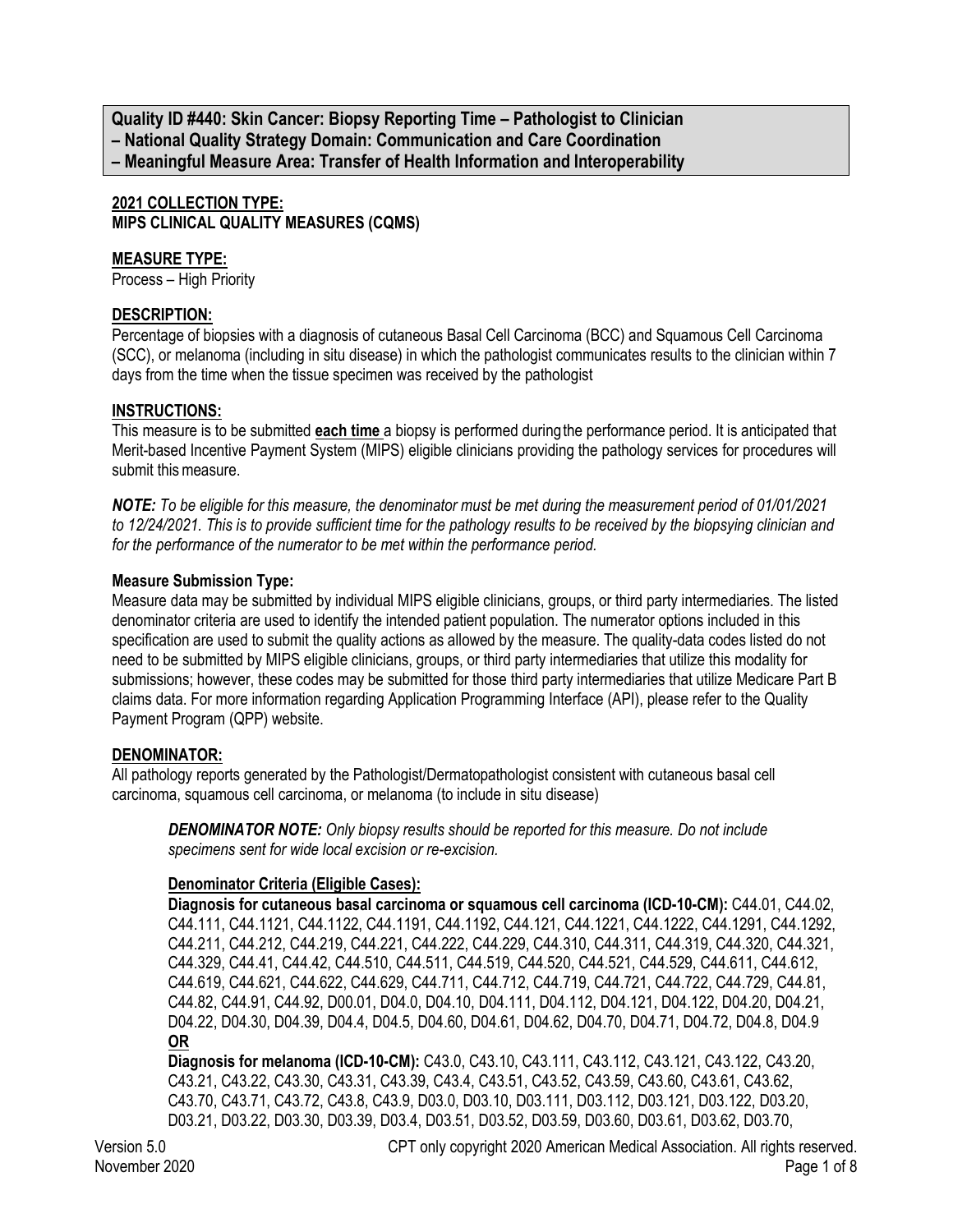#### D03.71, D03.72, D03.8, D03.9

**OR**

**Other malignant diagnosis (ICD-10-CM):** C06.0, C06.1, C06.2, C06.80, C06.89, C06.9, C44.90, C44.99, C46.0, C46.1, C49.0, C49.10, C49.11, C49.12, C49.20, C49.21, C49.22, C49.3, C49.4, C49.5, C49.6, C49.8, C49.9

**AND**

**Patient procedure during the performance period (CPT):** 88304, 88305 **AND NOT**

## **DENOMINATOR EXCLUSIONS:**

**Pathologists/Dermatopathologists providing a second opinion on a biopsy:** G9784

**OR**

**Pathologists/Dermatopathologists is the same clinician who performed the biopsy:** G9939

# **NUMERATOR:**

Number of final pathology reports diagnosing cutaneous basal cell carcinoma or squamous cell carcinoma or melanoma (to include in situ disease) sent from the Pathologist/Dermatopathologist to the biopsying clinician for review within 7 days from the time when the tissue specimen was received by the pathologist

### **Numerator Instructions:**

Requirements for calculating the numerator include the following documentation in the pathologist/ dermopathologist's tracking system:

- Date tissue specimen received
- Date pathology report was sent to the biopsying clinician

# **Numerator Options:**

| <b>Performance Met:</b>     | Pathology report diagnosing cutaneous basal cell<br>carcinoma, squamous cell carcinoma, or melanoma<br>(to include in situ disease) sent from the Pathologist/<br>Dermatopathologist to the biopsying clinician for<br>review within 7 days from the time when the tissue<br>specimen was received by the pathologist (G9785)            |
|-----------------------------|------------------------------------------------------------------------------------------------------------------------------------------------------------------------------------------------------------------------------------------------------------------------------------------------------------------------------------------|
| <b>Performance Not Met:</b> | Pathology report diagnosing cutaneous basal cell<br>carcinoma, squamous cell carcinoma, or melanoma<br>(to include in situ disease) was not sent from the<br>Pathologist/ Dermatopathologist to the biopsying<br>clinician for review within 7 days from the time when<br>the tissue specimen was received by the pathologist<br>(G9786) |

# **RATIONALE:**

**OR**

Effective communication through the biopsy report between pathologist and referring physician is essential; as delay may directly affect patient care. Furthermore, lack of timely delivery of results can increase the cost of medical care, error and the anxiety the patient experiences in waiting for results. This measure seeks to ensure timely communication and effective treatment for the patient.

# **CLINICAL RECOMMENDATION STATEMENTS:**

"[Pathology] reports should be issued in a timely manner. Failure to report results promptly may delay patient care (thus uselessly adding to the cost of medical care), [and] lead to error and confusion…" (Holland Frei Cancer Medicine Vol. 8, 2010)

# **COPYRIGHT:**

Version 5.0 CPT only copyright 2020 American Medical Association. All rights reserved. November 2020 Page 2 of 8 This Measure is not a clinical guideline, does not establish a standard of medical care, and has not been tested for all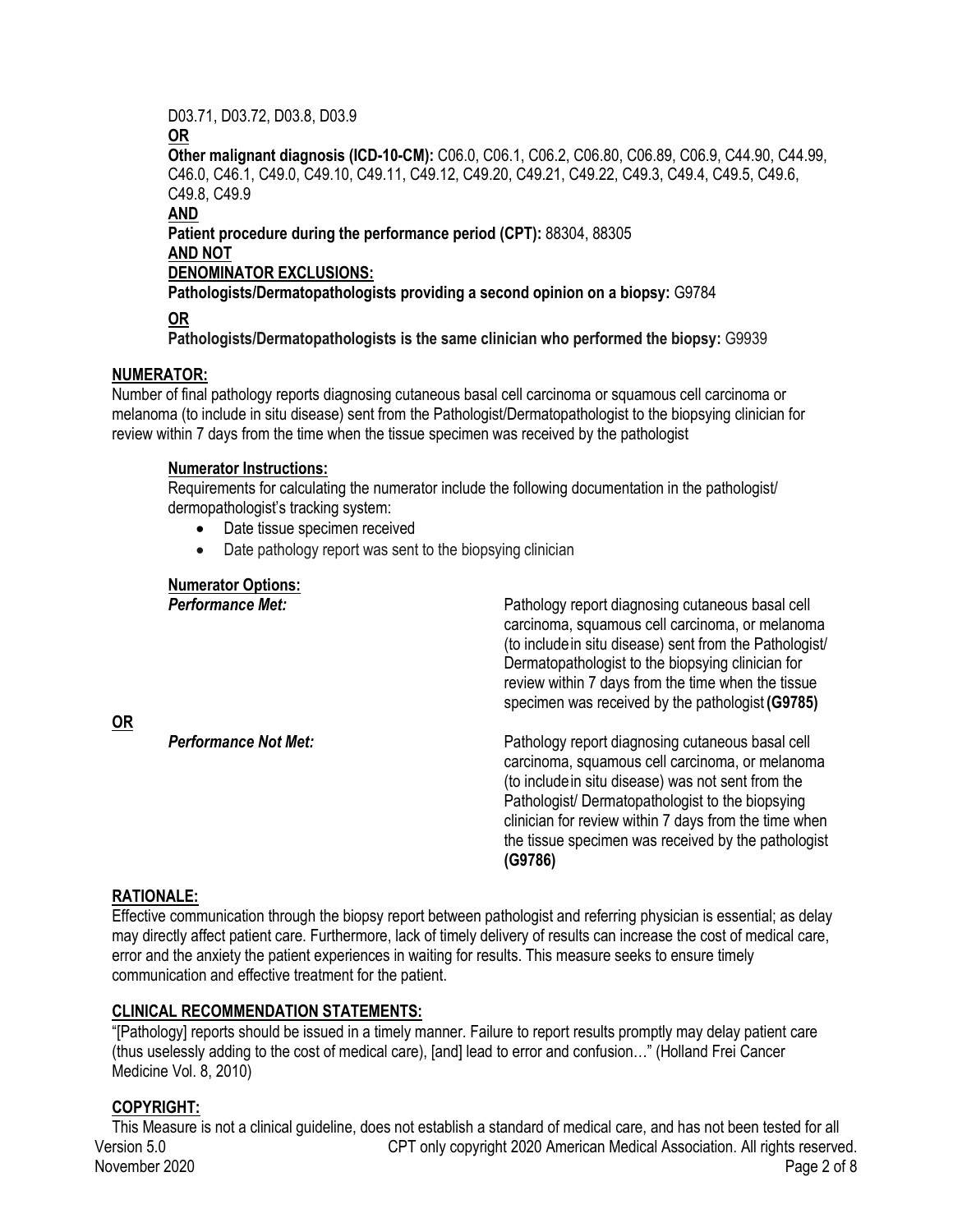potential applications.

This Measure, while copyrighted, can be reproduced and distributed, without modification, for noncommercial purposes, eg, use by health care providers in connection with their practices. Commercial use is defined as the sale, license, or distribution of the Measure for commercial gain, or incorporation of the Measure into a product or service that is sold, licensed or distributed for commercial gain.

Commercial use of this measure requires a license agreement between the user and the American Academy of Dermatology (AAD). Neither the AAD nor its members shall be responsible for any use of the Measure.

AAD encourages use of this Measure by other health care professionals, where appropriate.

### **THE MEASURES AND SPECIFICATIONS ARE PROVIDED "AS IS" WITHOUT WARRANTY OF ANY KIND.**

© 2020 American Academy of Dermatology. All Rights Reserved. Applicable FARS/DFARS Restrictions Apply to Government Use.

Limited proprietary coding is contained in the Measure specifications for convenience. Users of the proprietary code sets should obtain all necessary licenses from the owners of these code sets. The AAD and its members disclaim all liability for use or accuracy of any Current Procedural Terminology (CPT®) or other coding contained in the specifications.

CPT® contained in the Measures specifications is copyright 2004-2020 American Medical Association. LOINC® copyright 2004-2020 Regenstrief Institute, Inc. SNOMED CLINICAL TERMS (SNOMED CT®) copyright 2004-2020 International Health Terminology Standards Development Organisation. ICD-10 is copyright 2020 World Health Organization. All Rights Reserved.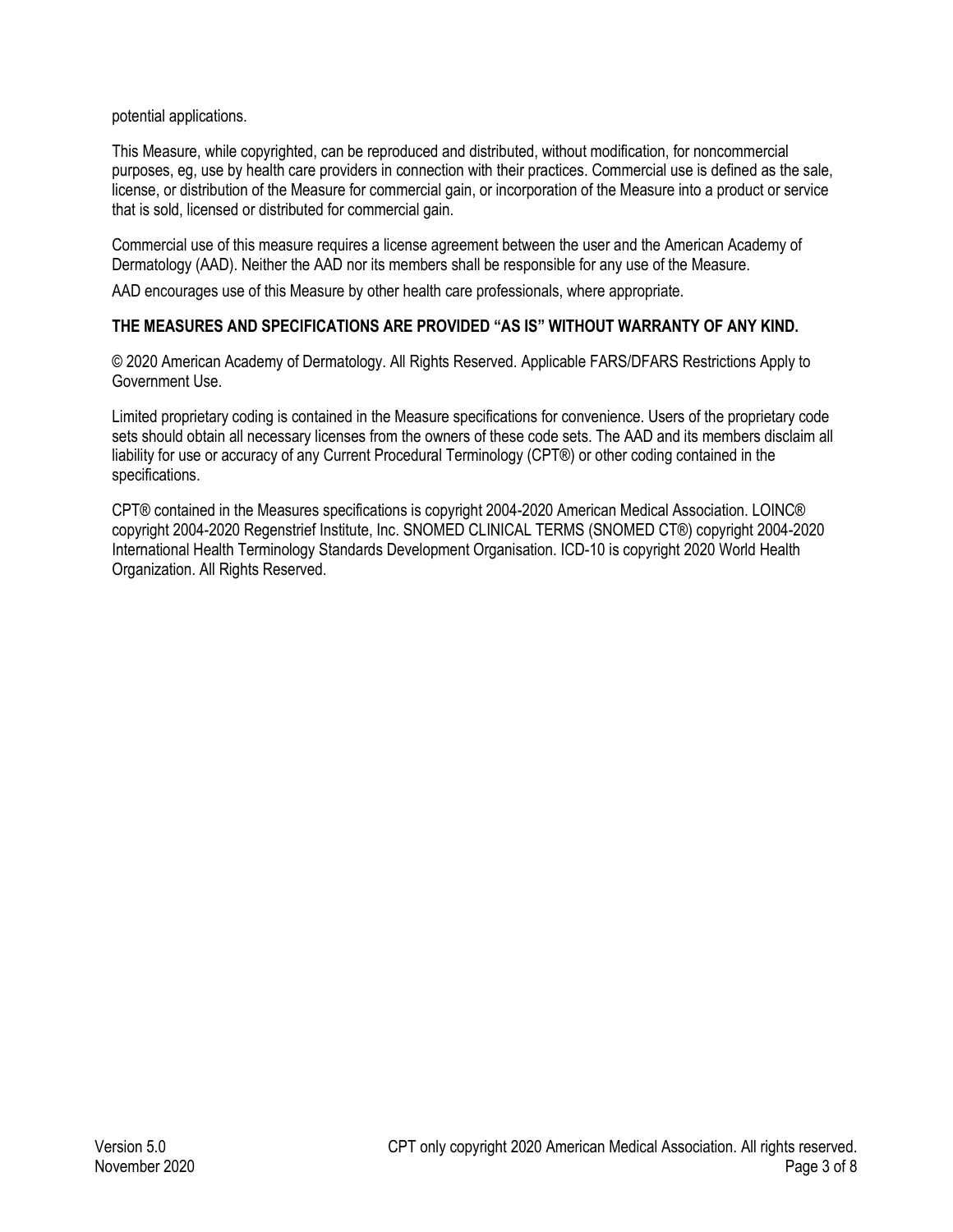# **2021 Clinical Quality Measure Flow for Quality ID #440:**

*Disclaimer: Refer to the measure specification for specific coding and instructions to submit this measure.*

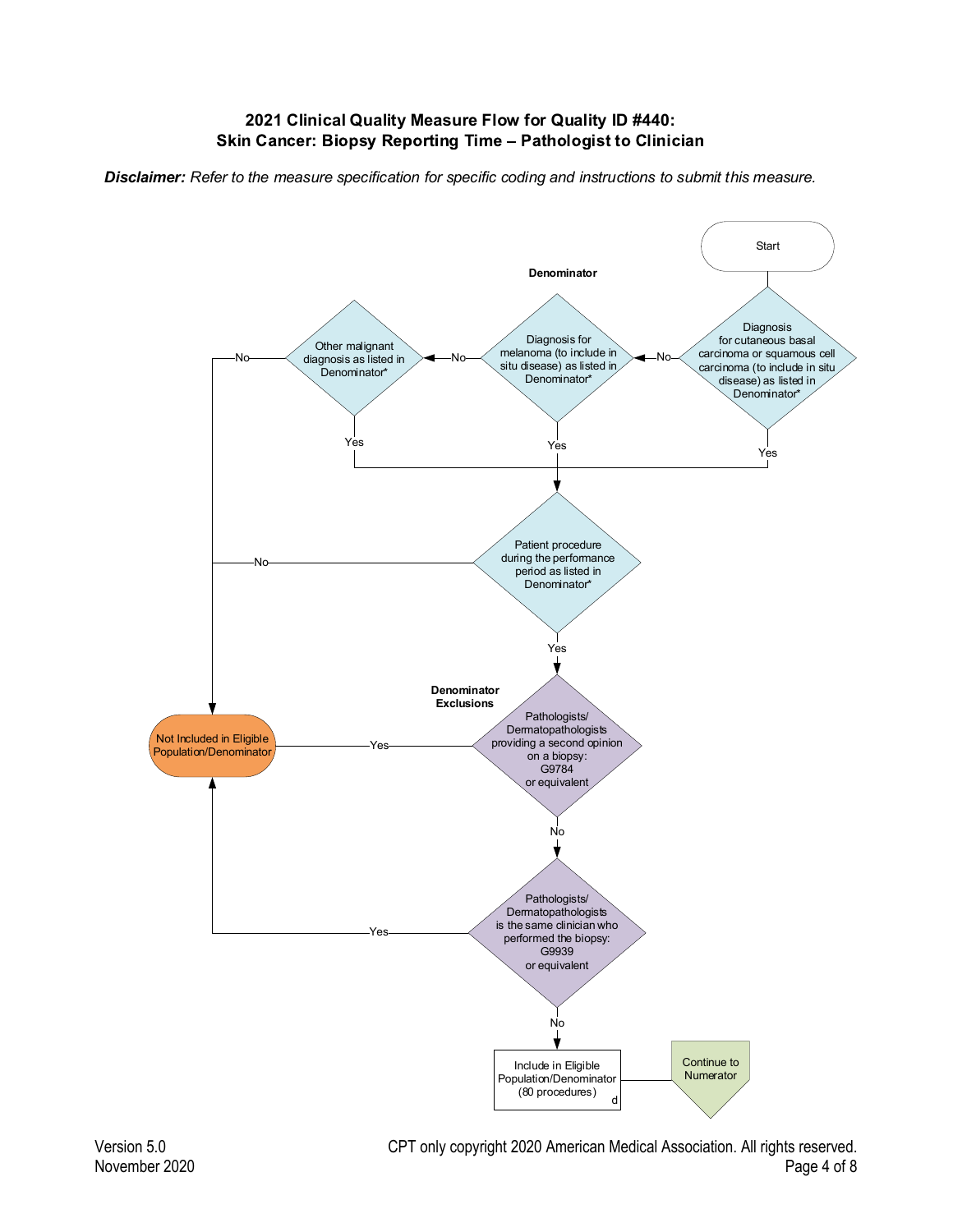

CPT only copyright 2020 American Medical Association. All rights reserved.<br>The measure diagrams were developed by CMS as a supplemental resource to be used<br>in conjunction with the measure specifications. They should not be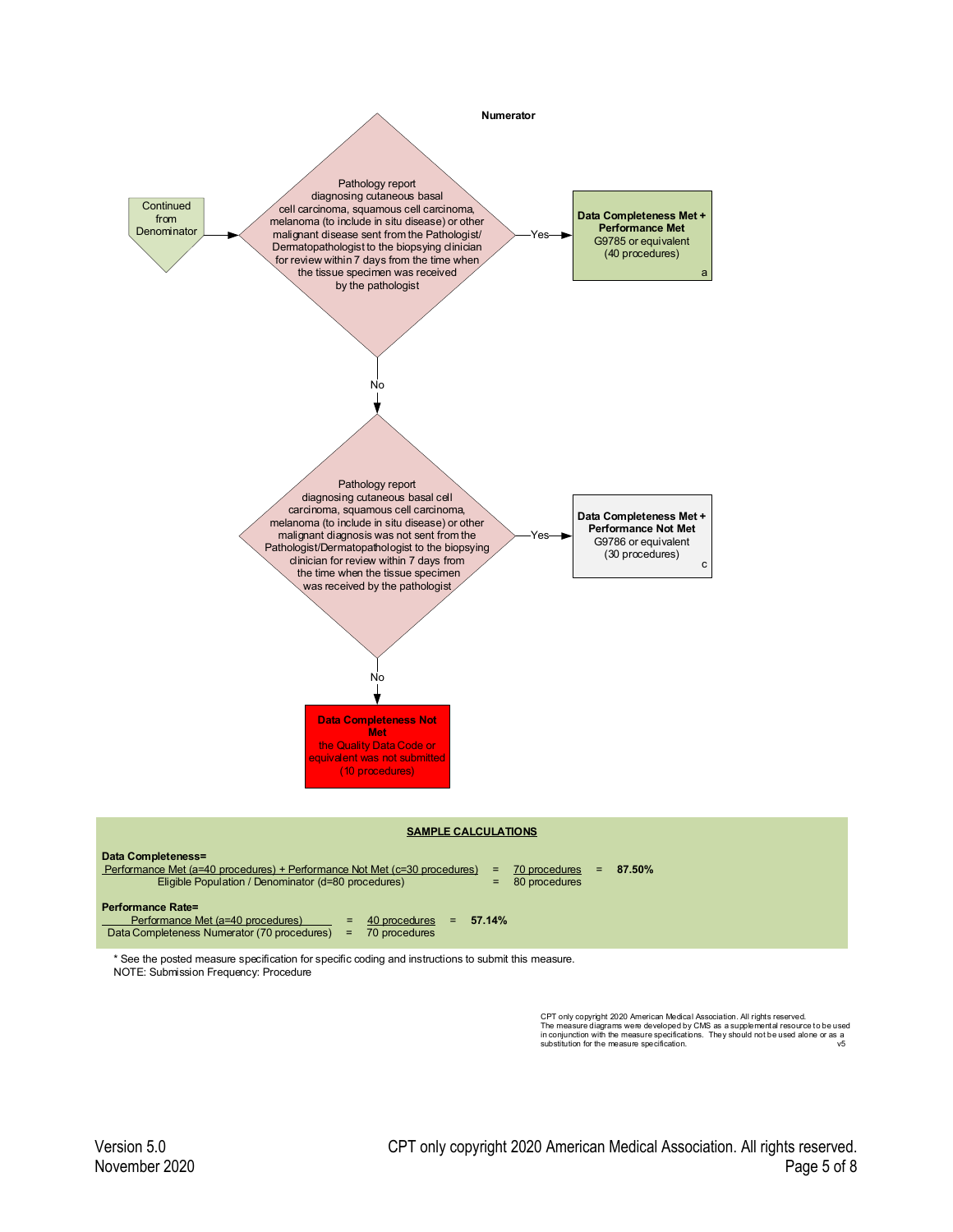# **2021 Clinical Quality Measure Flow Narrative for Quality ID #440: Skin Cancer: Biopsy Reporting Time – Pathologist to Clinician**

*Disclaimer: Refer to the measure specification for specific coding and instructions to submit this measure.*

- 1. Start with Denominator
- 2. Check *Diagnosis for cutaneous basal carcinoma or squamous cell carcinoma (to include in situ disease) as listed in Denominator\**:
	- a. If *Diagnosis for cutaneous basal carcinoma or squamous cell carcinoma (to include in situ disease) as listed in Denominator\** equals No, proceed to check *Diagnosis for melanoma (to include in situ disease) as listed in Denominator\*.*
	- b. If *Diagnosis for cutaneous basal carcinoma or squamous cell carcinoma (to include in situ disease) as listed in Denominator\** equals Yes, proceed to check *Patient procedure during the performance period as listed in Denominator\*.*
- 3. Check *Diagnosis for melanoma (to include in situ disease) as listed in Denominator\*:*
	- a. If *Diagnosis for melanoma (to include in situ disease) as listed in Denominator\** equals No, proceed to check *Other malignant diagnosis as listed in Denominator\*.*
	- b. If *Diagnosis for melanoma (to include in situ disease) as listed in Denominator\**  equals Yes, proceed to check *Patient procedure during the performance period as listed in Denominator\**.
- 4. Check *Other malignant diagnosis as listed in Denominator\**:
	- a. If *Other malignant diagnosis as listed in Denominator\** equals No, do not include in *Eligible Population/Denominator.* Stop Processing.
	- b. If *Other malignant diagnosis as listed in Denominator\** equals Yes, proceed to check *Patient procedure during the performance period as listed in Denominator\*.*
- 5. Check *Patient procedure during the performance period as listed in Denominator\**:
	- a. If *Patient procedure during the performance period as listed in Denominator\** equals No, do not include in *Eligible Population/Denominator*. Stop Processing.
	- b. If *Patient procedure during the performance period as listed in Denominator\** equals Yes, proceed to check *Pathologists/Dermatopathologists providing a second opinion on a biopsy*.
- 6. Check *Pathologists/Dermatopathologists providing a second opinion on a biopsy*:
	- a. If *Pathologists/Dermatopathologists providing a second opinion on a biopsy* equals Yes, do not include in *Eligible Population/Denominator*. Stop Processing.
	- b. If *Pathologists/Dermatopathologists providing a second opinion on a biopsy* equals No, proceed to check *Pathologists/Dermatopathologists is the same clinician who performed the biopsy*.
- 7. Check *Pathologists/Dermatopathologists is the same clinician who performed the biopsy:*
	- a. If *Pathologists/Dermatopathologists is the same clinician who performed the biopsy* equals Yes, do not include in *Eligible Population/Denominator*. Stop Processing.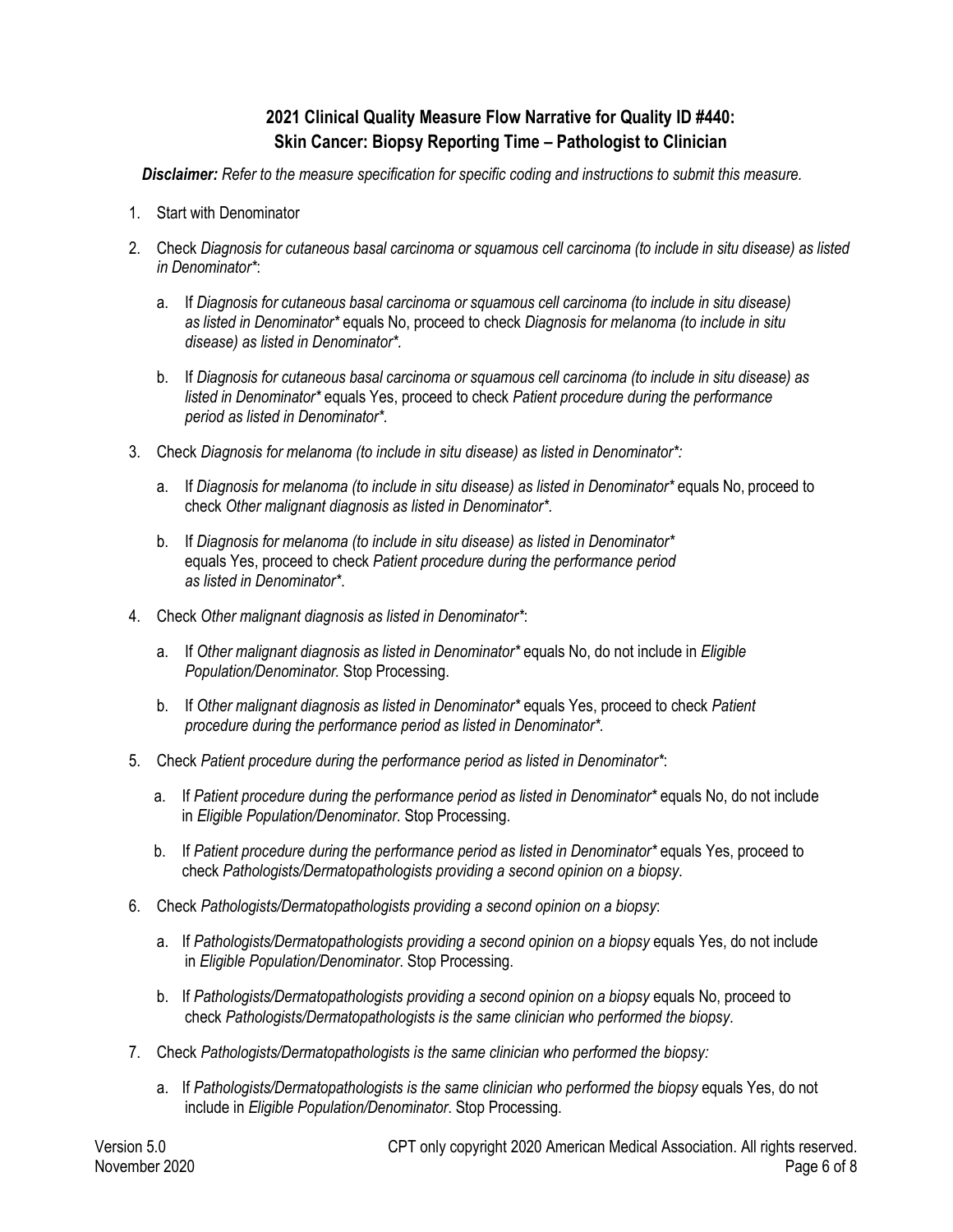- b. If *Pathologists/Dermatopathologists is the same clinician who performed the biopsy* equals No, include in *Eligible Population/Denominator*.
- 8. Denominator Population:
	- a. Denominator Population is all Eligible Procedures in the Denominator. Denominator is represented as Denominator in the Sample Calculation listed at the end of this document. Letter d equals 80 procedures in the Sample Calculation.
- 9. Start Numerator
- 10. Check *Pathology report diagnosing cutaneous basal cell carcinoma, squamous cell carcinoma, melanoma (to include in situ disease) or other malignant disease sent from the Pathologist/Dermatopathologist to the biopsying clinician for review within 7 days from the time when the tissue specimen was received by the pathologist*:
	- a. If *Pathology report diagnosing cutaneous basal cell carcinoma, squamous cell carcinoma, melanoma (to include in situ disease) or other malignant disease sent from the Pathologist/Dermatopathologist to the biopsying clinician for review within 7 days from the time when the tissue specimen was received by the pathologist* equals Yes, include in *Data Completeness Met and Performance Met*.
		- *Data Completeness Met and Performance Met* is represented as Data Completeness and Performance Rate in the Sample Calculation listed at the end of this document. Letter a equals 40 procedures in the Sample Calculation.
	- b. If *Pathology report diagnosing cutaneous basal cell carcinoma, squamous cell carcinoma, melanoma (to include in situ disease) or other malignant disease sent from the Pathologist/Dermatopathologist to the biopsying clinician for review within 7 days from the time when the tissue specimen was received by the pathologist* equals No, proceed to check *Pathology report diagnosing cutaneous basal cell carcinoma, squamous cell carcinoma, melanoma (to include in situ disease) or other malignant diagnosis was not sent from the Pathologist/Dermatopathologist to the biopsying clinician for review within 7 days from the time when the tissue specimen was received by the pathologist*.
- 11. Check *Pathology report diagnosing cutaneous basal cell carcinoma, squamous cell carcinoma, melanoma (to include in situ disease) or other malignant diagnosis was not sent from the Pathologist/Dermatopathologist to the biopsying clinician for review within 7 days from the time when the tissue specimen was received by the pathologist*:
	- a. If *Pathology report diagnosing cutaneous basal cell carcinoma, squamous cell carcinoma, melanoma (to include in situ disease) or other malignant diagnosis was not sent from the Pathologist/Dermatopathologist to the biopsying clinician for review within 7 days from the time when the tissue specimen was received by the pathologist* equals Yes, include in *Data Completeness Met and Performance Not Met*.
		- *Data Completeness Met and Performance Not Met* is represented as Data Completeness in the Sample Calculation listed at the end of this document. Letter c equals 30 procedures in the Sample Calculation.
	- b. If *Pathology report diagnosing cutaneous basal cell carcinoma, squamous cell carcinoma, melanoma (to include in situ disease) or other malignant diagnosis was not sent from the Pathologist/Dermatopathologist to the biopsying clinician for review within 7 days from the time when the tissue specimen was received by the pathologist* equals No, proceed to check *Data Completeness Not Met*.
- 12. Check *Data Completeness Not Met*: